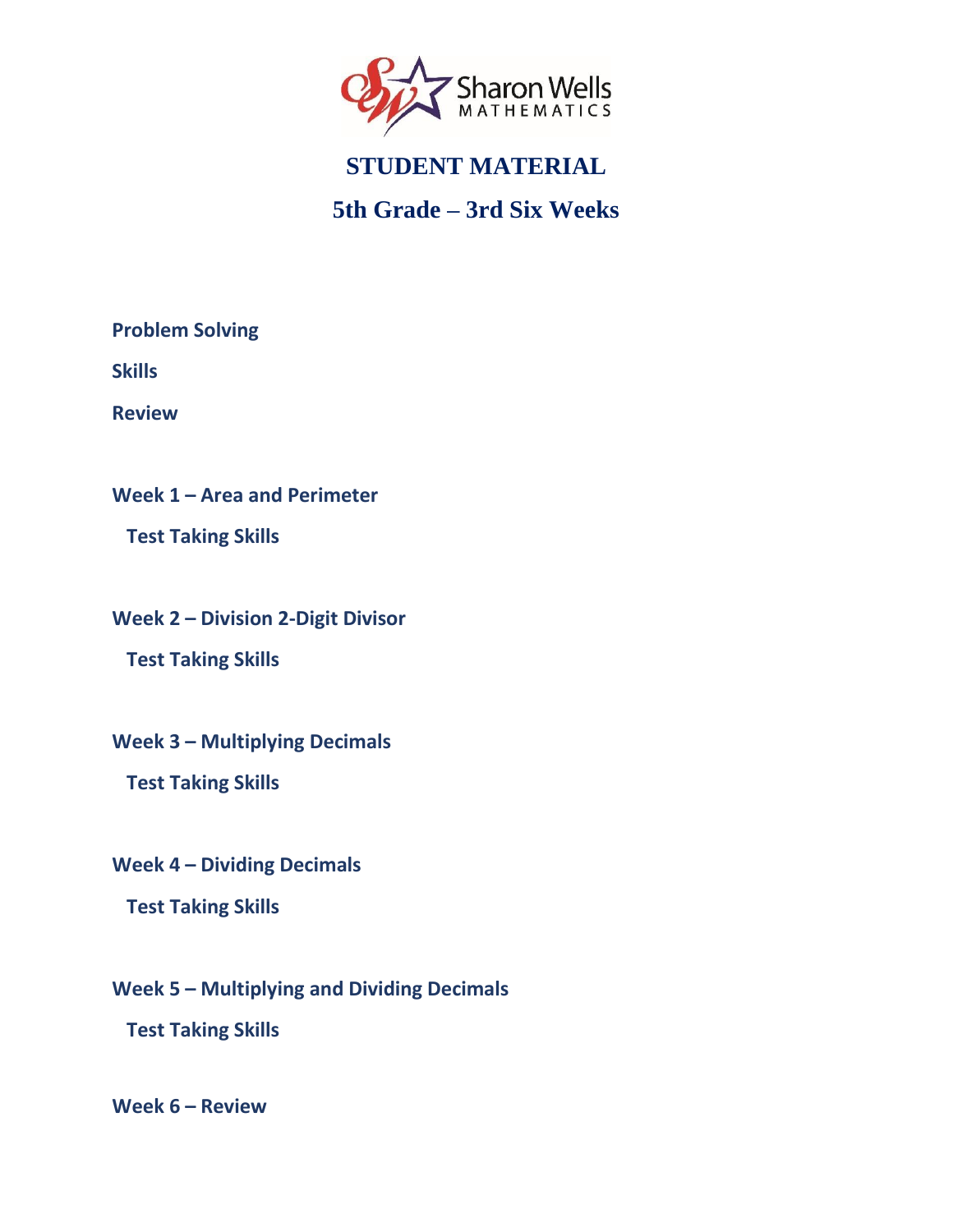

## **5 th Grade – 3 rd Six Weeks – Problem Solving**

<span id="page-1-0"></span>5th Grade 3rd SW - [Problem Solving -](https://access.sharonwells.com/63vQ8g) 1A-2B

5th Grade 3rd SW - [Problem Solving -](https://access.sharonwells.com/9RMah4) 3A-4B

5th Grade 3rd SW - [Problem Solving -](https://access.sharonwells.com/Xn6NUJ) 5A-6B

5th Grade 3rd SW - [Problem Solving -](https://access.sharonwells.com/aGKnqa) 7A-8B

5th Grade 3rd SW - [Problem Solving -](https://access.sharonwells.com/zjqnmG) 9A-10B

5th Grade 3rd SW - [Problem Solving -](https://access.sharonwells.com/bjgJqg) 11A-12B

5th Grade 3rd SW - [Problem Solving -](https://access.sharonwells.com/gaqxaA) 13A-14B

5th Grade 3rd SW - [Problem Solving -](https://access.sharonwells.com/FzvNmh) 15A-16B

5th Grade 3rd SW - [Problem Solving -](https://access.sharonwells.com/VCdPQj) 17A-18B

5th Grade 3rd SW - [Problem Solving -](https://access.sharonwells.com/7jpm2B) 19A-20B

[5th Grade 3rd SW -](https://access.sharonwells.com/NydM4t) Problem Solving - Combined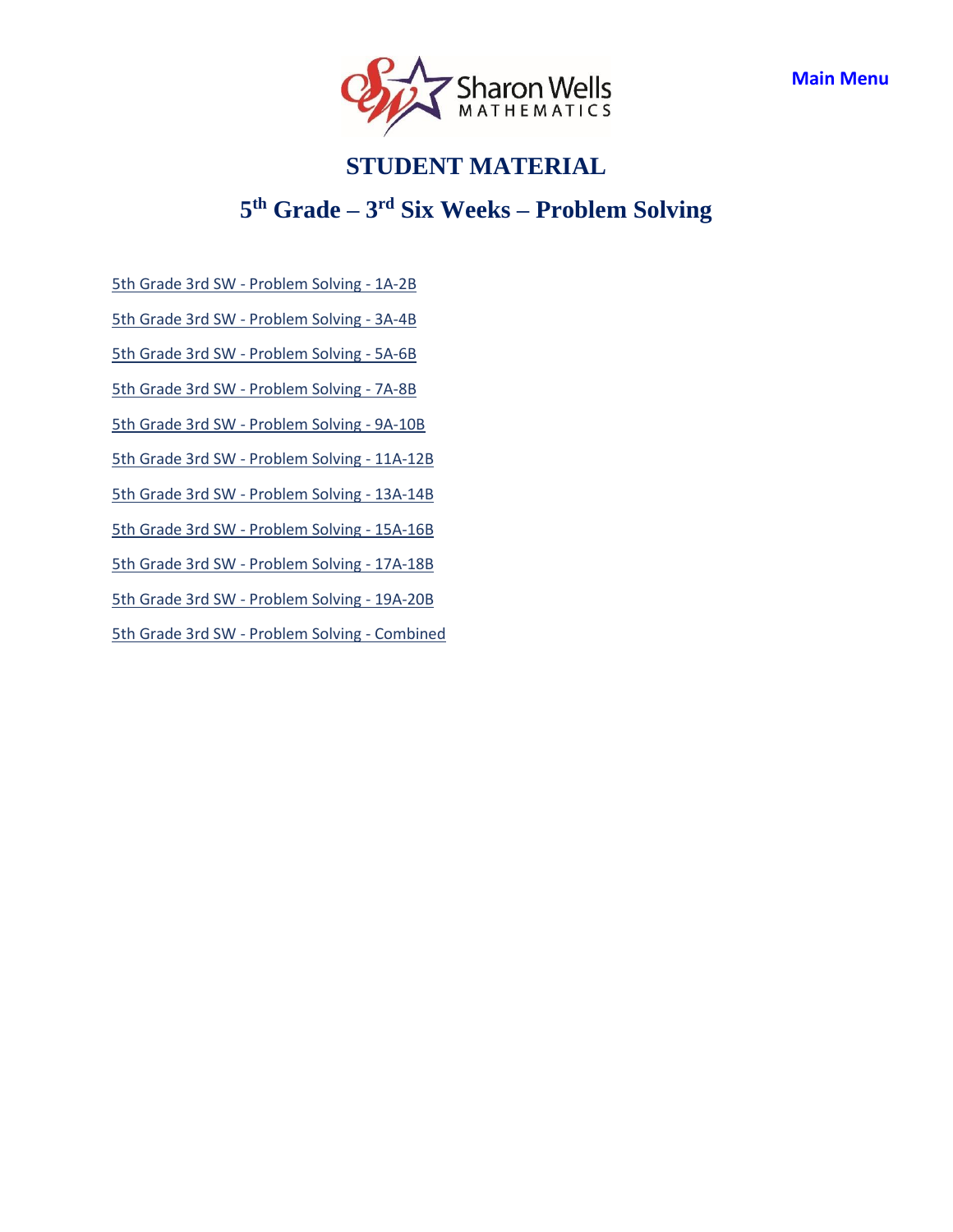

## **5 th Grade – 3 rd Six Weeks – Skills**

- <span id="page-2-0"></span>[5th Grade 3rd SW](https://access.sharonwells.com/hDmgUa) – Skills – 2
- [5th Grade 3rd SW](https://access.sharonwells.com/HwtzTR)  Skills 3
- [5th Grade 3rd SW](https://access.sharonwells.com/GxtyHy)  Skills 4
- [5th Grade 3rd SW](https://access.sharonwells.com/9JcyDE)  Skills 5
- [5th Grade 3rd SW](https://access.sharonwells.com/WY6hcn)  Skills 6
- [5th Grade 3rd SW](https://access.sharonwells.com/nx8RK4)  Skills 7
- [5th Grade 3rd SW](https://access.sharonwells.com/92gjjp)  Skills 8
- [5th Grade 3rd SW](https://access.sharonwells.com/xBbqhf)  Skills 9
- [5th Grade 3rd SW](https://access.sharonwells.com/F82YRd)  Skills 10
- [5th Grade 3rd SW](https://access.sharonwells.com/hwdbzc)  Skills 11
- [5th Grade 3rd SW](https://access.sharonwells.com/fFTb7J)  Skills 12
- [5th Grade 3rd SW](https://access.sharonwells.com/XDeMnJ)  Skills 13
- [5th Grade 3rd SW](https://access.sharonwells.com/RhADDU)  Skills 14
- [5th Grade 3rd SW](https://access.sharonwells.com/MNt3nA)  Skills 15
- [5th Grade 3rd SW](https://access.sharonwells.com/YRmgGa)  Skills 16
- [5th Grade 3rd SW](https://access.sharonwells.com/GGer2v)  Skills 17
- [5th Grade 3rd SW](https://access.sharonwells.com/RnMKux)  Skills 18
- [5th Grade 3rd SW](https://access.sharonwells.com/HhxXGt)  Skills 19
- [5th Grade 3rd SW](https://access.sharonwells.com/JPHvxJ)  Skills 20
- [5th Grade 3rd SW -](https://access.sharonwells.com/qhVZgA) Skills Combined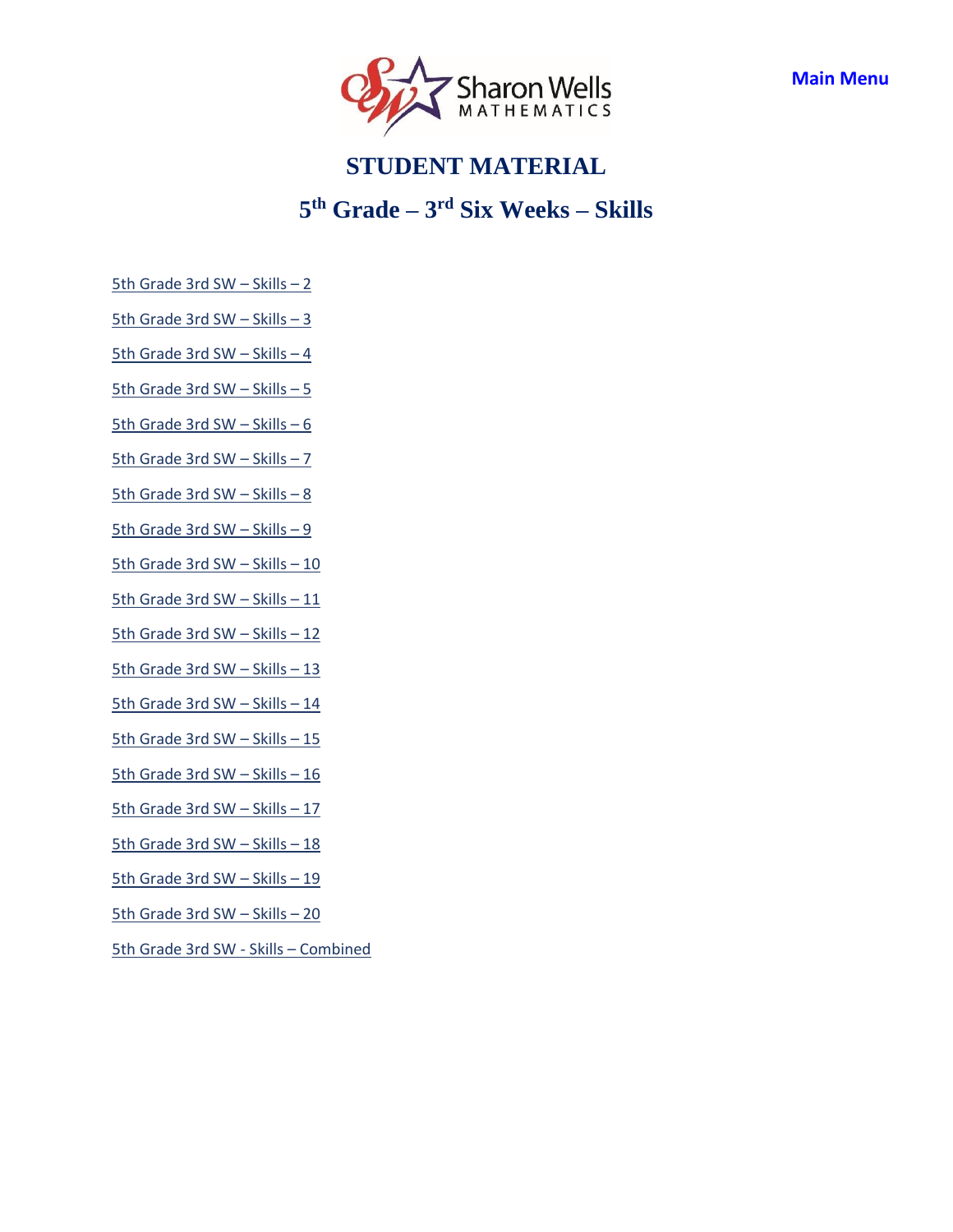

## **5 th Grade – 3 rd Six Weeks – Review**

- <span id="page-3-0"></span>[5th Grade 3rd SW -](https://access.sharonwells.com/Vnv3dy) Review – 1
- [5th Grade 3rd SW -](https://access.sharonwells.com/4jyJur) Review 2
- [5th Grade 3rd SW -](https://access.sharonwells.com/pg96wb) Review 3
- [5th Grade 3rd SW -](https://access.sharonwells.com/rNaVw7) Review 4
- [5th Grade 3rd SW -](https://access.sharonwells.com/7wH4Kp) Review 5
- [5th Grade 3rd SW -](https://access.sharonwells.com/cudtcW) Review 6
- [5th Grade 3rd SW -](https://access.sharonwells.com/TgXaYe) Review 7
- [5th Grade 3rd SW -](https://access.sharonwells.com/3hCx7p) Review 8
- [5th Grade 3rd SW -](https://access.sharonwells.com/zx3jDB) Review 9
- [5th Grade 3rd SW -](https://access.sharonwells.com/xzVunq) Review 10
- [5th Grade 3rd SW -](https://access.sharonwells.com/XPgafx) Review 11
- [5th Grade 3rd SW -](https://access.sharonwells.com/uPGdnX) Review 12
- [5th Grade 3rd SW -](https://access.sharonwells.com/cQUHQu) Review 13
- [5th Grade 3rd SW -](https://access.sharonwells.com/wVVE8v) Review 14
- [5th Grade 3rd SW -](https://access.sharonwells.com/XEzb7j) Review 15
- [5th Grade 3rd SW -](https://access.sharonwells.com/KcbgJy) Review 16
- [5th Grade 3rd SW -](https://access.sharonwells.com/KH4Q4h) Review 17
- [5th Grade 3rd SW -](https://access.sharonwells.com/CYbJ4X) Review 18
- [5th Grade 3rd SW -](https://access.sharonwells.com/GYxvRJ) Review 19
- [5th Grade 3rd SW -](https://access.sharonwells.com/uX9Qqu) Review 20
- [5th Grade 3rd SW -](https://access.sharonwells.com/nhxTqt) Review Facts Practice 1
- [5th Grade 3rd SW -](https://access.sharonwells.com/QkHWd6) Review Facts Practice 2
- [5th Grade 3rd SW](https://access.sharonwells.com/AhvzeP)  Review Facts Practice 3
- [5th Grade 3rd SW -](https://access.sharonwells.com/QKrvmM) Review Facts Practice 4
- [5th Grade 3rd SW -](https://access.sharonwells.com/nnuBcr) Review Combined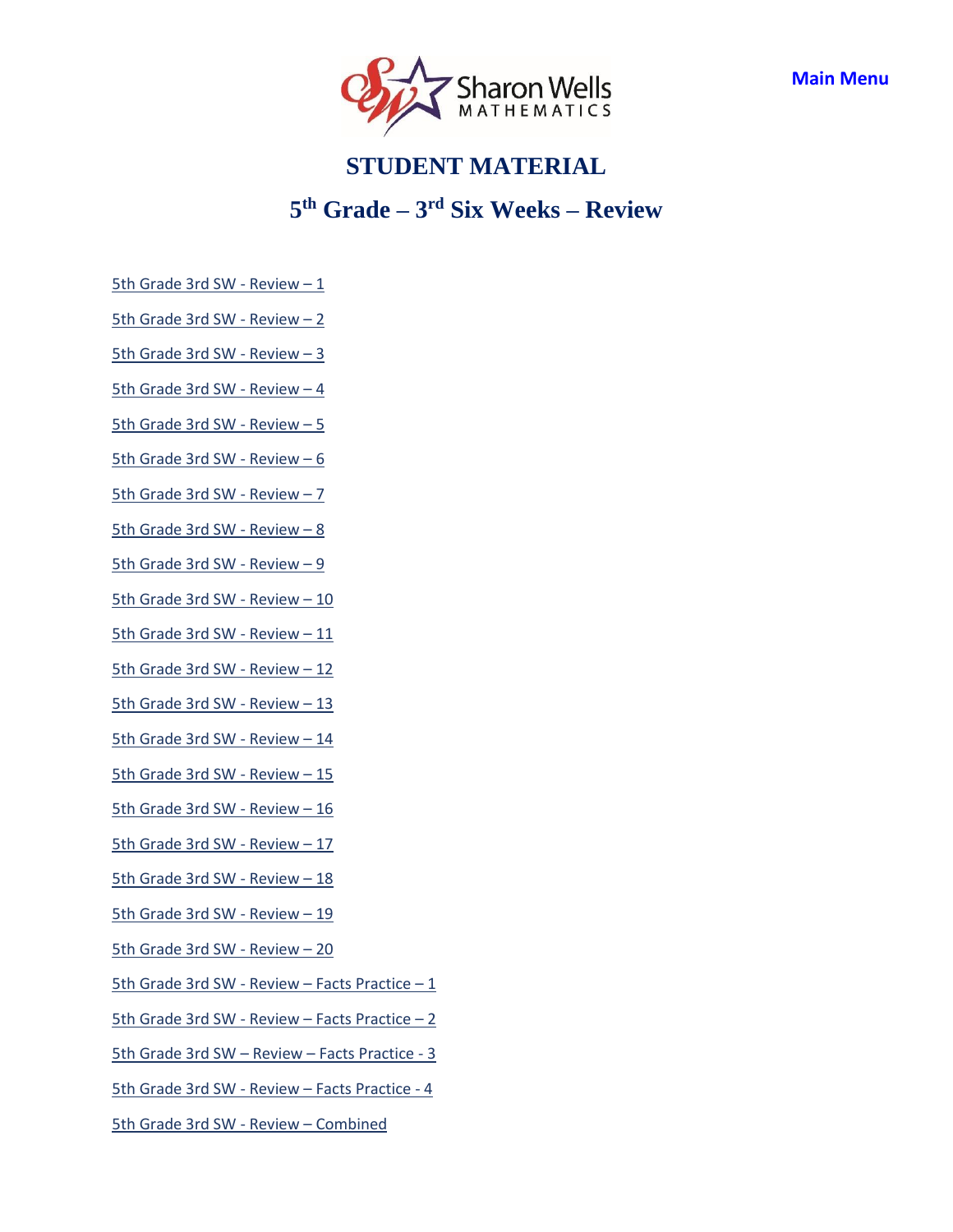

## <span id="page-4-0"></span>**5 th Grade – 3 rd Six Weeks – Week 1 – Area and Perimeter**

5th Grade 3rd SW - Week 1 - [Area and Perimeter](https://access.sharonwells.com/YbkzUk) – 1A

5th Grade 3rd SW - Week 1 - [Area and Perimeter](https://access.sharonwells.com/RmZtZC) – 1B

5th Grade 3rd SW - Week 1 - [Area and Perimeter](https://access.sharonwells.com/2T6gmA) – 2

5th Grade 3rd SW - Week 1 - [Area and Perimeter](https://access.sharonwells.com/4ZktR7) – 3A

5th Grade 3rd SW - Week 1 - [Area and Perimeter](https://access.sharonwells.com/jXBCfM) – 3B

5th Grade 3rd SW - Week 1 - Area and Perimeter – [Area and Perimeter Game](https://access.sharonwells.com/TkqzXt)

5th Grade 3rd SW - Week 1 - [Area and Perimeter](https://access.sharonwells.com/A3RGQ7) – 4A

5th Grade 3rd SW - Week 1 - [Area and Perimeter](https://access.sharonwells.com/EZBYTH) – 4B

5th Grade 3rd SW - Week 1 - Area and Perimeter – [Area and Perimeter Process Cards](https://access.sharonwells.com/Zry7gE)

5th Grade 3rd SW - Week 1 - [Area and Perimeter](https://access.sharonwells.com/frgMY2) – Concept Check

[5th Grade](https://access.sharonwells.com/xA6dbB) 3rd SW - Week 1 – TTS

[5th Grade 3rd SW -](https://access.sharonwells.com/RH76BE) Week 1 – Combined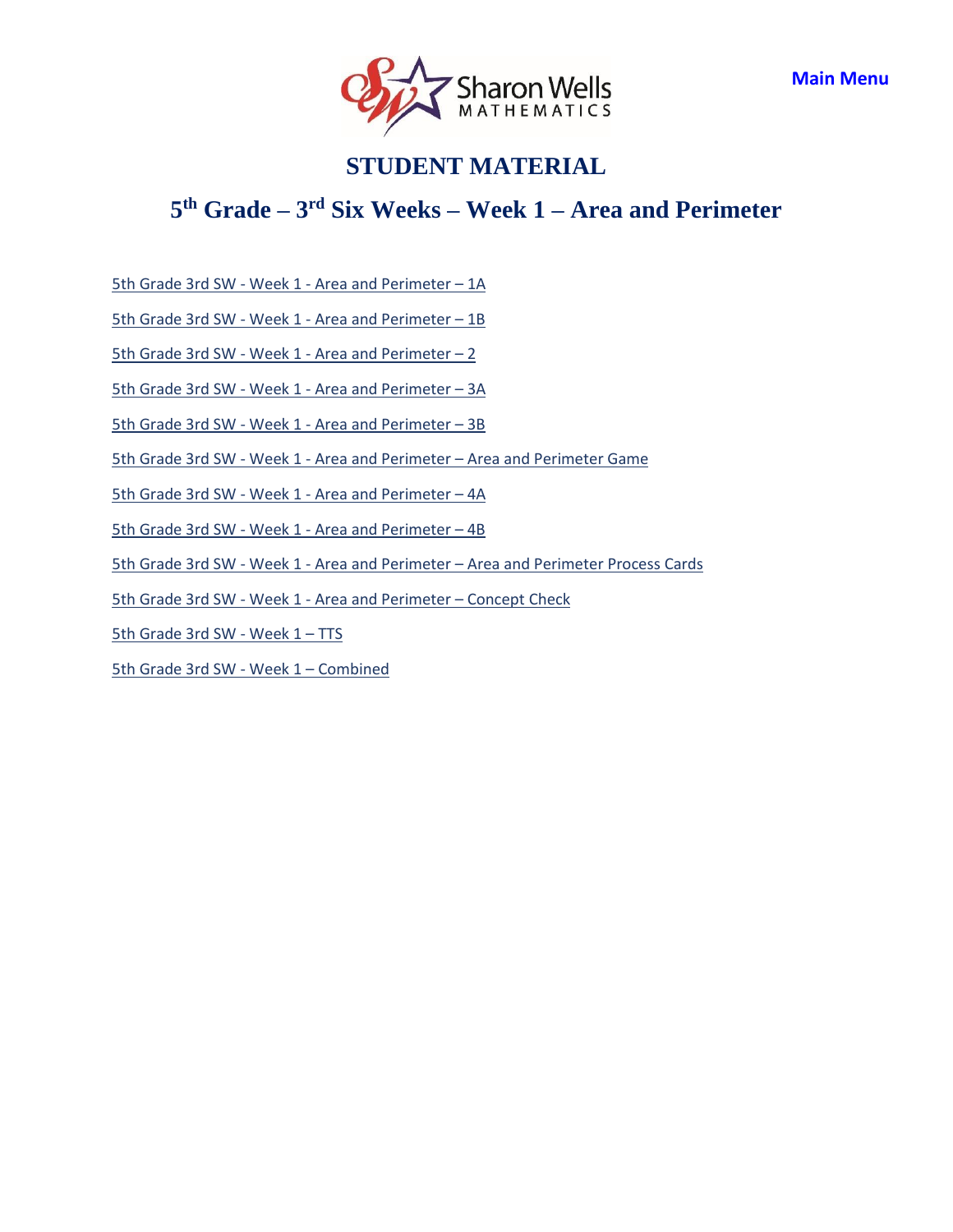<span id="page-5-0"></span>

# **5 th Grade – 3 rd Six Weeks – Week 2 -**

## **Division 2-Digit Divisor**

5th Grade 3rd SW - Week 2 - [Division 2-Digit Divisor](https://access.sharonwells.com/DkzWfq) - Division 2

5th Grade 3rd SW - Week 2 - [Division 2-Digit Divisor](https://access.sharonwells.com/3QpU3Z) – Division 3A

5th Grade 3rd SW - Week 2 - [Division 2-Digit Divisor](https://access.sharonwells.com/6gJzTz) – Division 3B

5th Grade 3rd SW - Week 2 - [Division 2-Digit Divisor](https://access.sharonwells.com/7FbFHc) – Division 4

5th Grade 3rd SW - Week 2 - [Division 2-Digit Divisor](https://access.sharonwells.com/fNzWXp) – Concept Check

[5th Grade](https://access.sharonwells.com/rreGkK) 3rd SW - Week 2 – TTS

[5th Grade 3rd SW -](https://access.sharonwells.com/d3pCMa) Week 2 - Combined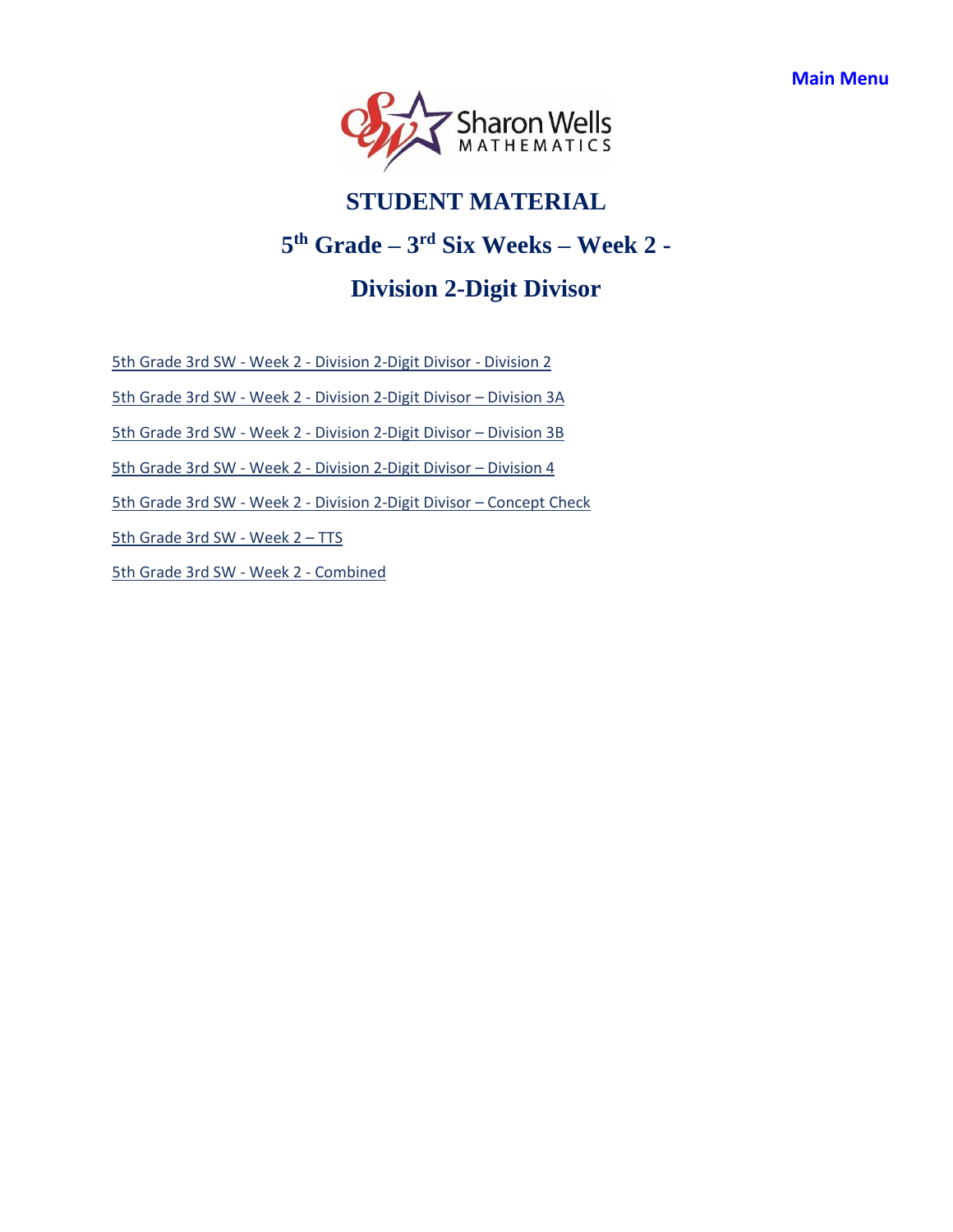

## <span id="page-6-0"></span>**5 th Grade – 3 rd Six Weeks – Week 3 Multiplying Decimals**

5th Grade 3rd SW - Week 3 – [Multiplying Decimals](https://access.sharonwells.com/ckE94X) – Decimal Models 3

5th Grade 3rd SW - Week 3 – Multiplying Decimals – [Multiplying Decimals Bingo](https://access.sharonwells.com/ebGzjg)

5th Grade 3rd SW - Week 3 – Multiplying Decimals – [Multiplying Decimals 4](https://access.sharonwells.com/HpukUk)

5th Grade 3rd SW - Week 3 – [Multiplying Decimals](https://access.sharonwells.com/mmQFY3) – Concept Check

[5th Grade](https://access.sharonwells.com/2RPTQQ) 3rd SW - Week 3 – TTS

[5th Grade 3rd SW -](https://access.sharonwells.com/uqz8mD) Week 3 – Combined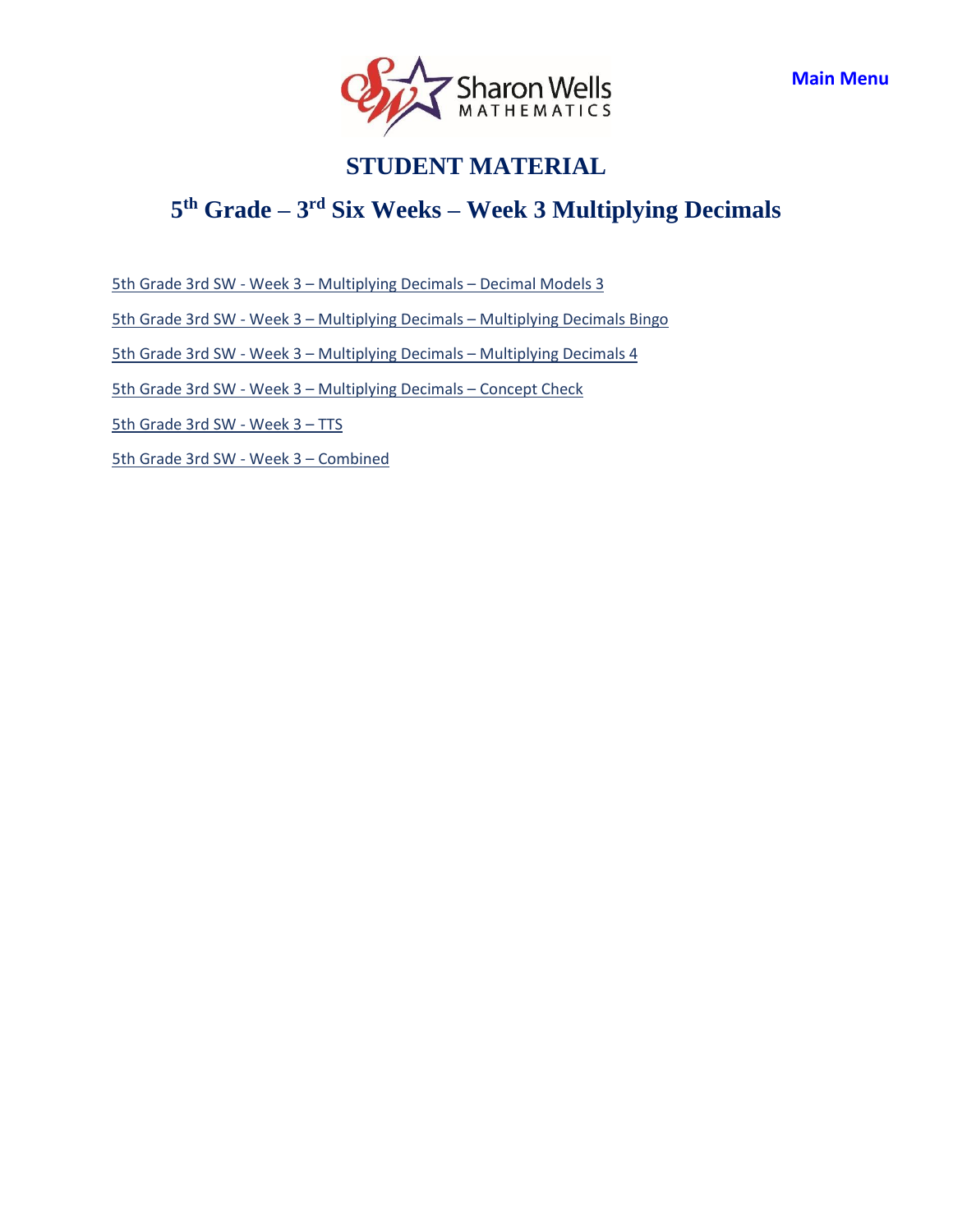

## <span id="page-7-0"></span>**5 th Grade – 3 rd Six Weeks – Week 4 – Dividing Decimals**

5th Grade 3rd SW - Week 4 – Dividing Decimals – [Dividing Decimals Bingo](https://access.sharonwells.com/aQzCfT)

5th Grade 3rd SW - Week 4 – Dividing Decimals – [Division Process Mat](https://access.sharonwells.com/RAJKH7)

5th Grade 3rd SW - Week 4 – Dividing Decimals – [Dividing Decimals 4A](https://access.sharonwells.com/murDYp)

5th Grade 3rd SW - Week 4 – Dividing Decimals – [Dividing Decimals 4B](https://access.sharonwells.com/anGJ2H)

[5th Grade 3rd SW -](https://access.sharonwells.com/GWmVyJ) Week 4 – Dividing Decimals – Concept Check

[5th Grade](https://access.sharonwells.com/NfMbwx) 3rd SW - Week 4 – TTS

[5th Grade 3rd SW -](https://access.sharonwells.com/vMKmm4) Week 4 – Combined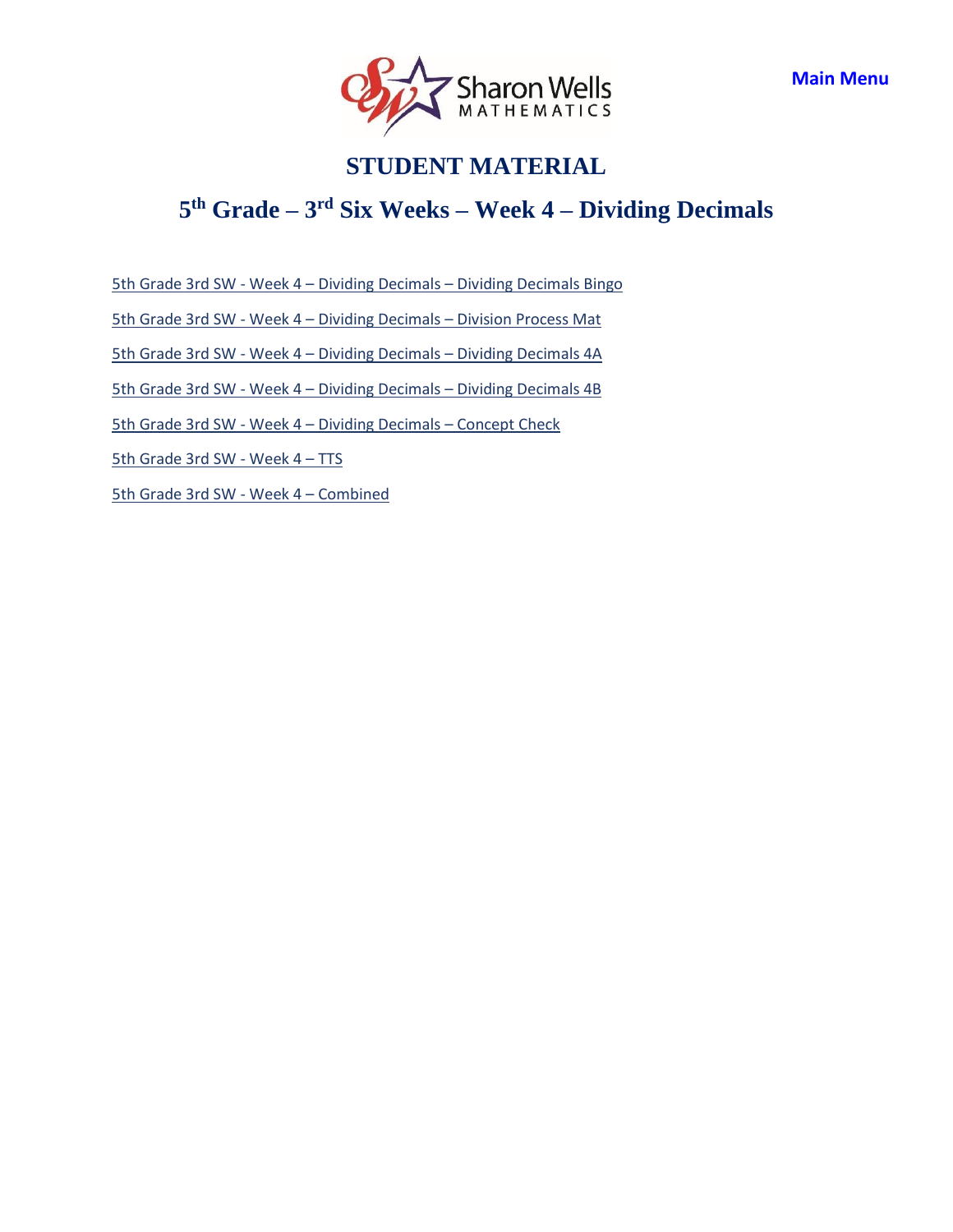

# <span id="page-8-0"></span>**5 th Grade – 3 rd Six Weeks – Week 5 - Multiplying and Dividing Decimals**

5th Grade 3rd SW - Week 5 - [Multiply and Divide](https://access.sharonwells.com/CKJaYz) Decimals  $-1$ 

5th Grade 3rd SW - Week 5 - [Multiplying and Dividing Decimals](https://access.sharonwells.com/WBQ6Eb) – Multiplication Match-Up

5th Grade 3rd SW - Week 5 - [Multiply and Divide](https://access.sharonwells.com/DgKU8f) Decimals - 2

5th Grade 3rd SW - Week 5 - [Multiply and Divide](https://access.sharonwells.com/dpZruQ) Decimals - 3

5th Grade 3rd SW - Week 5 - [Multiply and Divide](https://access.sharonwells.com/77MAbf) Decimals - 4

5th Grade 3rd SW - Week 5 - [Multiply and Divide](https://access.sharonwells.com/JQDb9w) Decimals – Concept Check

[5th Grade](https://access.sharonwells.com/UxbPk2) 3rd SW - Week 5 - TTS

5th Grade 3rd SW - Week 5 - [Multiply and Divide](https://access.sharonwells.com/zRMzj8) Decimals – Combined